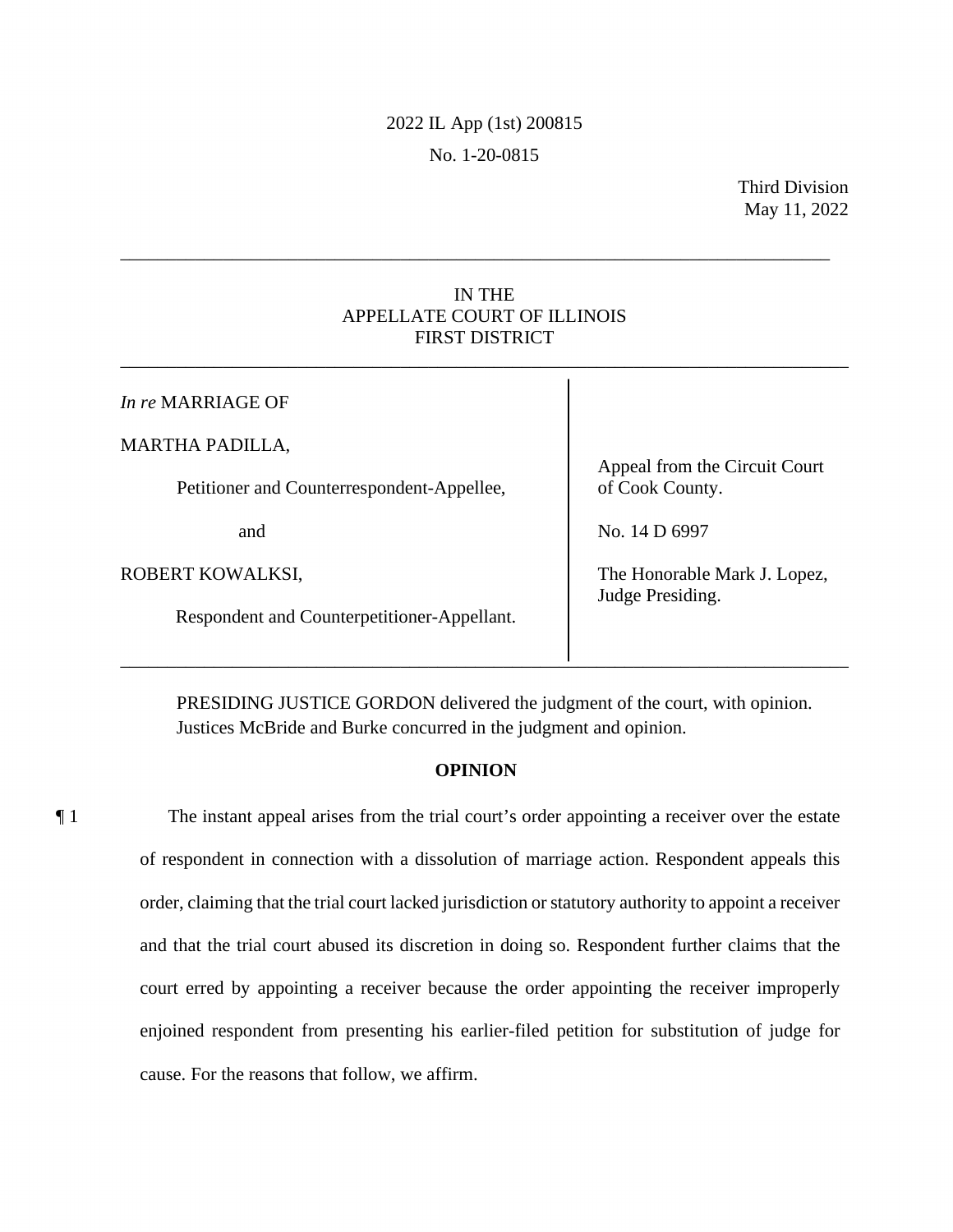#### ¶ 2 BACKGROUND

- ¶ 3 The instant appeal represents the fourth time the parties have appeared before this court in connection with the dissolution of their marriage. See *In re Marriage of Padilla*, 2017 IL App (1st) 170215; *In re Marriage of Padilla*, 2018 IL App (1st) 173064-U (*Padilla II*); *In re Marriage of Padilla*, 2019 IL App (1st) 182267-U (*Padilla III*). Since the record on appeal is sparse, we fill in background details from our prior decisions and from official electronic dockets, of which we may take judicial notice. See *TCF National Bank v. Richards*, 2016 IL App (1st) 152083, ¶ 50.
- ¶ 4 On September 29, 2014, petitioner Martha Padilla filed for dissolution of marriage from respondent Robert Kowalski, pursuant to the Illinois Marriage and Dissolution of Marriage Act (Marriage Act) (750 ILCS 5/101 *et seq.* (West 2014)). This dissolution of marriage action has resulted in extended litigation. In addition to numerous motions and pleadings on both sides, respondent has sought to remove a number of judges from the case. Since the dissolution action commenced, respondent has filed no fewer than 12 petitions for substitution of judge (1 as a matter of right and 11 for cause), 3 motions to reconsider the denials of such petitions, 1 motion to vacate the denial of a petition for substitution of judge, 1 motion to transfer venue, and 3 interlocutory appeals relating to respondent's efforts to substitute judges.<sup>1</sup> During this time, two judges have also recused themselves from the case.

<sup>&</sup>lt;sup>1</sup>The specific chronology of respondent's petitions for substitution of judge and related motions are set forth in detail in our prior decisions. *Padilla II*, 2018 IL App (1st) 173064-U, ¶¶ 6-8, 12-19, 23-29, 55-60; *Padilla III*, 2019 IL App (1st) 182267-U, ¶¶ 7-18. In *Padilla II*, 2018 IL App (1st) 173064-U, we found that the denial of respondent's petitions for substitution of judge for cause were not against the manifest weight of the evidence. In *Padilla III*, 2019 IL App (1st) 182267-U, we dismissed respondent's appeal from an order "enjoining hearing" on respondent's petition to substitute a judge for cause because the order from which respondent appealed was not an interlocutory order granting an injunction, and we therefore lacked jurisdiction to consider respondent's interlocutory appeal.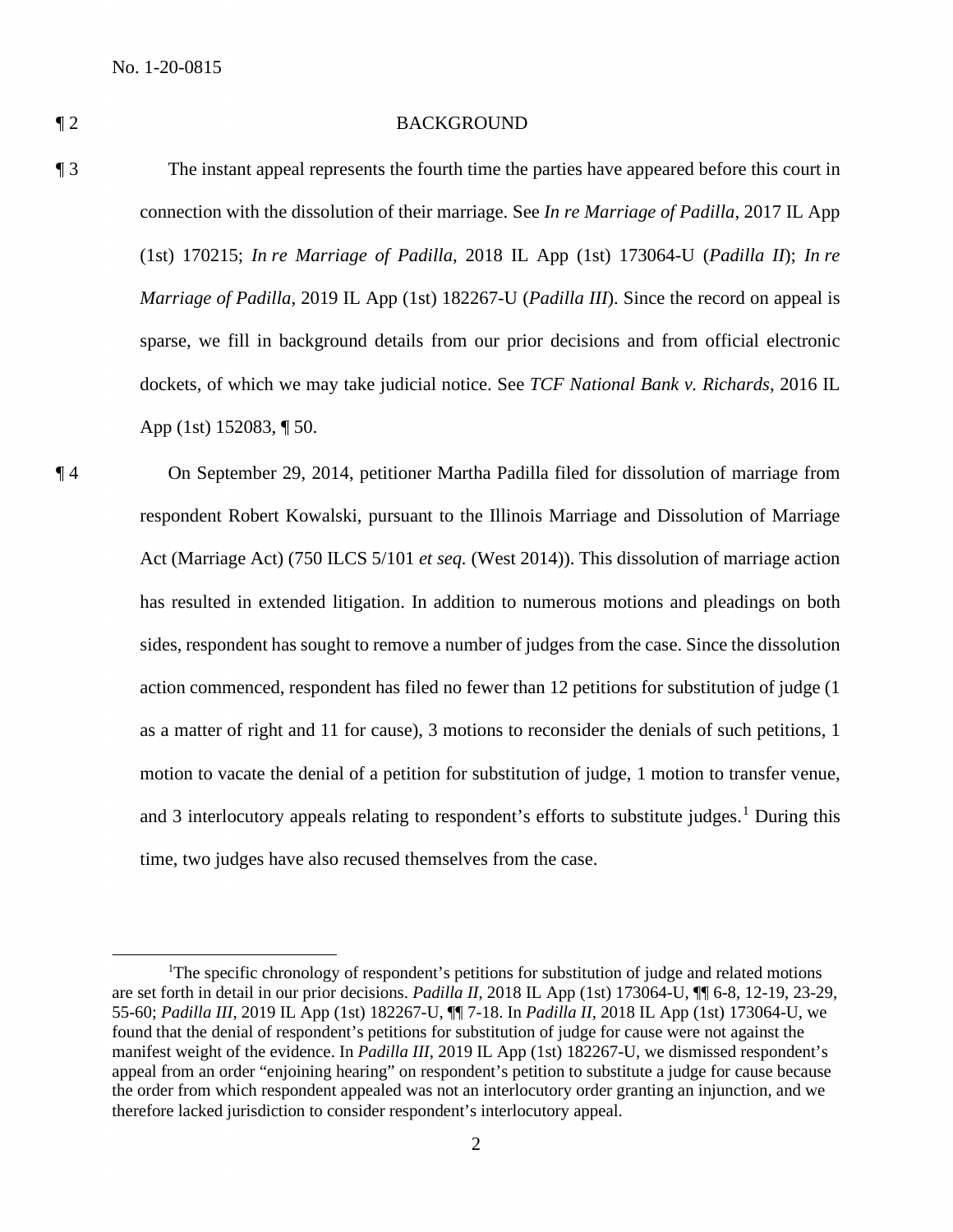- ¶ 5 Despite respondent's efforts, this dissolution case has remained in front of Judge William Boyd<sup>2</sup> since the case was assigned to him on October 26, 2016, except for certain matters that Judge Boyd transferred to Judge Mark Lopez for hearing.<sup>3</sup>
- ¶ 6 On March 29, 2018, while the dissolution proceedings were ongoing, respondent sought bankruptcy protection in the federal district court for the Northern District of Illinois. *In re Kowalski*, No. 18-09130, 2018 WL 6841355 (Bankr. N.D. Ill. Nov. 30, 2018). According to respondent's appellate brief, on October 2, 2019, petitioner entered into a "Family Support Agreement" with the trustee of respondent's bankruptcy estate, through which petitioner "received substantial income producing properties" in "exchange and compromise of her claims for marital assets." This purported agreement is not included in the record on appeal.
- ¶ 7 On December 16, 2019, in this dissolution action, the trial court entered a judgment for dissolution of marriage. Although the record suggests that the judgment incorporated a settlement agreement between the parties regarding the allocation of their marital estate, neither the order of judgment itself nor any settlement agreement is included in the record on appeal.
- ¶ 8 On July 8, 2020, respondent filed a "Petition for Substitution of Judge Mark Lopez for Cause" pursuant to section 2-1001(a)(3) of the Code of Civil Procedure (735 ILCS  $5/2$ -1001(a)(3) (West 2020)). While styled as a petition to substitute Judge Lopez, respondent's petition in fact sought to remove both Judge Lopez and Judge Boyd from the case and to void the December 16, 2019, judgment for dissolution order. Respondent made three main

<sup>&</sup>lt;sup>2</sup>Since the instant appeal requires us to make determinations concerning respondent's petition for substitution of judge for cause, the specific trial judges involved in certain proceedings are relevant, so we include their names in our recitation of the facts.

<sup>&</sup>lt;sup>3</sup>We note that while respondent claims that Judge Boyd transferred "all aspects" of the case to Judge Lopez via a February 1, 2019, order, that order explicitly transfers the matter to Judge Lopez for a "motion to quash" and does not purport to reassign the case for other purposes.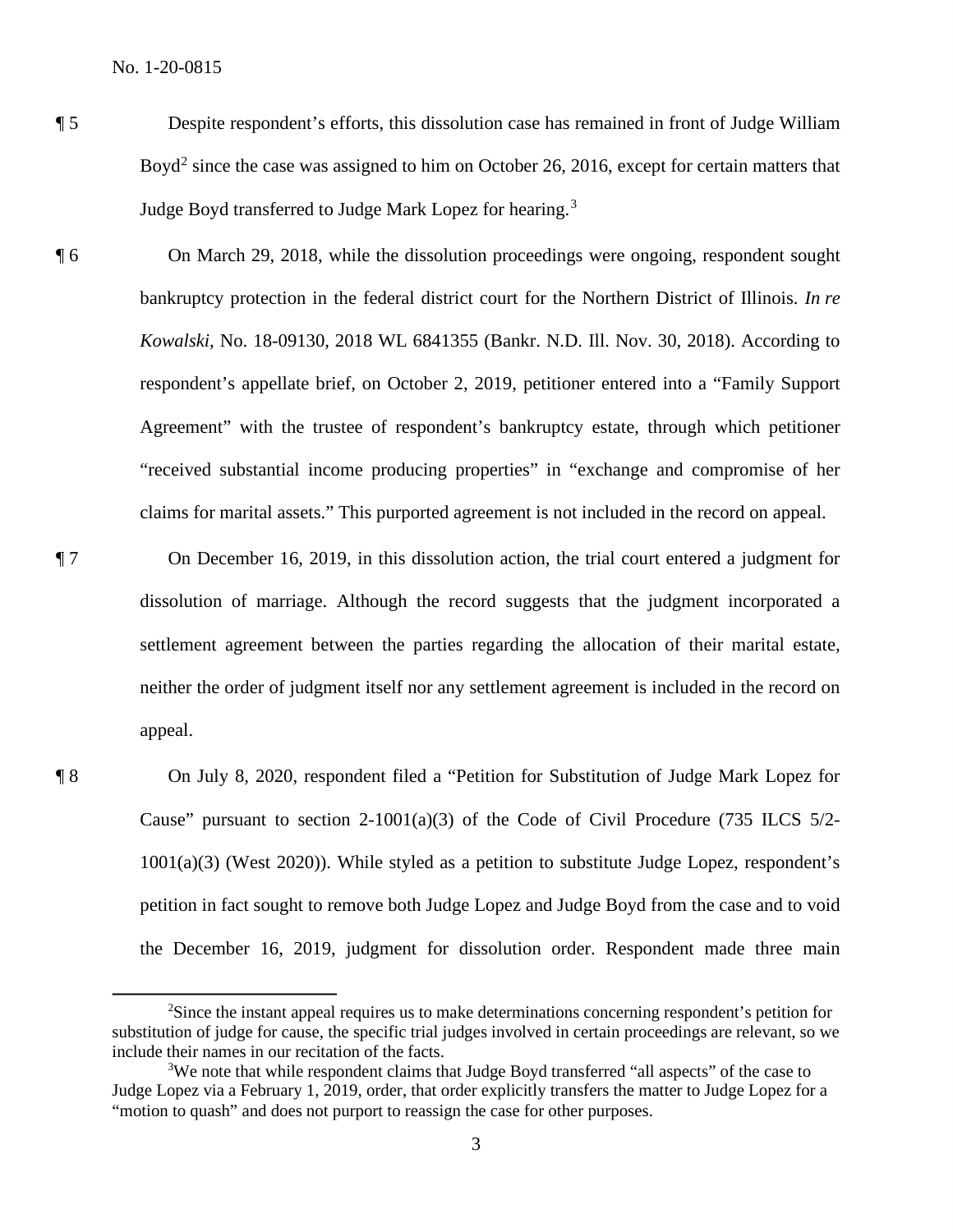arguments in support of the petition. First, respondent argued that the local rules of the circuit court did not permit Judge Boyd to transfer matters directly to Judge Lopez, and Judge Lopez therefore lacked subject matter jurisdiction to enter any orders in the case. Second, respondent argued that once Judge Boyd transferred certain matters in the case to Judge Lopez, the local rules of the circuit court did not permit Judge Boyd to continue to preside over the case, and Judge Boyd therefore also lacked subject matter jurisdiction to enter any orders. Lastly, respondent argued that Judge Lopez, Judge Boyd, and other officers of the circuit court had engaged in misconduct and manipulated the judicial assignment process to bias the dissolution proceedings against respondent in violation of respondent's constitutional and statutory rights. We note that it does not appear from the record on appeal that Judge Lopez ruled on respondent's petition for substitution of judge at this time, nor did he send the petition to another judge. It is noted that the petition for substitution of judge did not meet statutory requirements, as we will explain later in this opinion.

¶ 9 A day later, on July 9, 2020, petitioner filed an "Emergency Motion for the Appointment of a Receiver Over the Estate of [Respondent]." In the emergency motion, petitioner argued that respondent had failed to comply with the December 16, 2019, judgment for dissolution order and that respondent's "history of fraudulently concealing assets" justified the appointment of a receiver over respondent's estate. In support of her position that a receiver was needed, petitioner maintained that, pursuant to the judgment for dissolution order, respondent had outstanding obligations to petitioner totaling \$77,598.50 and that respondent had failed to maintain a life insurance policy in excess of \$6.5 million, as required by the order. The emergency motion also recited allegations from a February 6, 2020, federal criminal indictment against respondent and respondent's sister, Jan Kowalski, which, according to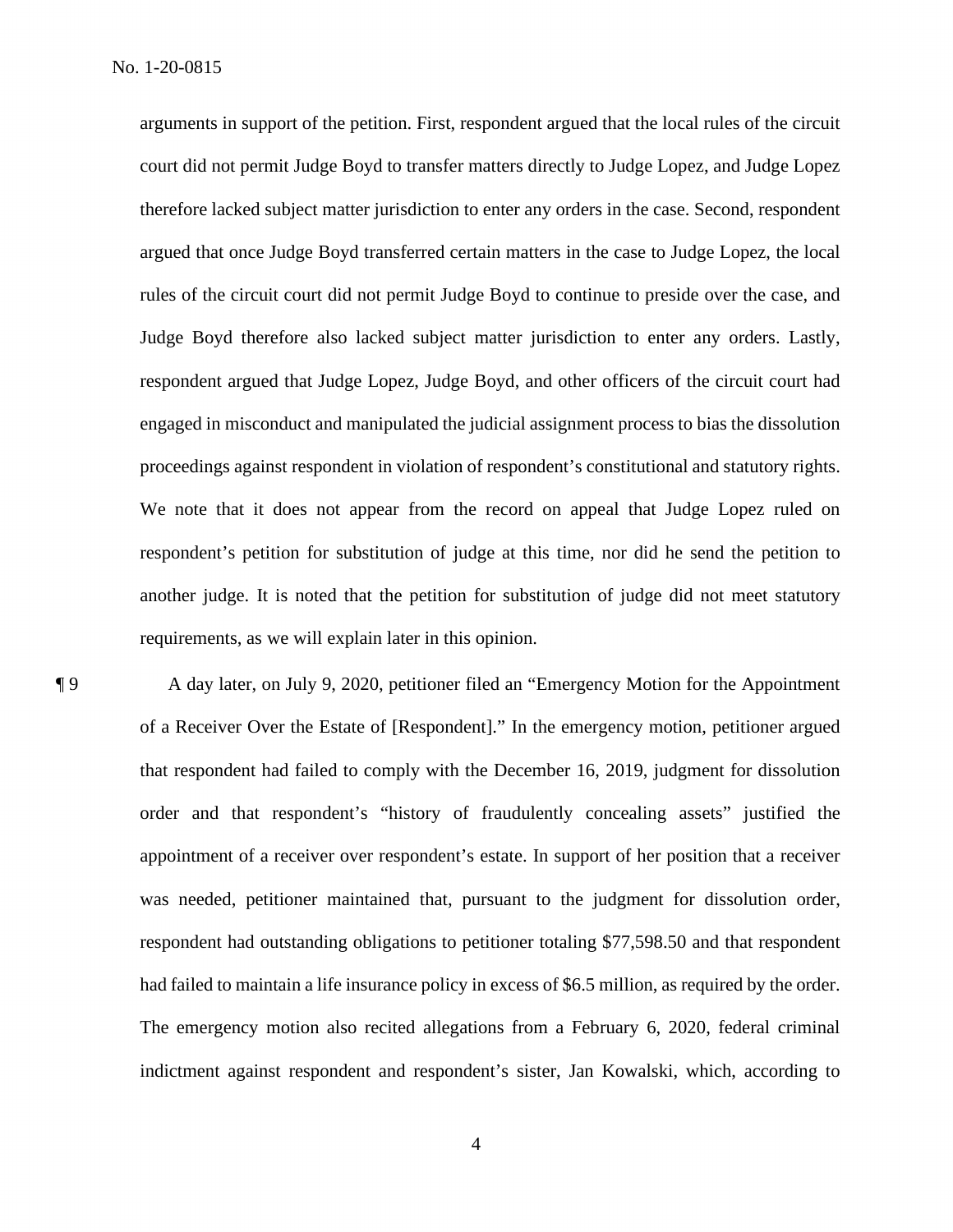petitioner, accused the pair of conspiring to conceal at least \$567,200 from respondent's bankruptcy estate. Lastly, the emergency motion noted that during the dissolution of marriage proceedings, respondent was sanctioned by the trial court for serving a false and misleading financial affidavit. None of the supporting exhibits to petitioner's emergency motion are included in the record on appeal.

¶ 10 On July 10, 2020, the parties came before the court via Zoom for a "post card status" on petitioner's emergency motion. Respondent concedes that all parties were present at the Zoom hearing but claims that the trial court did not permit respondent to unmute himself or otherwise be heard. Respondent further claims that the trial court failed to entertain his petition for substitution of judge for cause, even though it was filed prior to petitioner's emergency motion for appointment of a receiver. There is no report of proceedings or bystander's report of this hearing contained in the record on appeal. The written order entered by the trial court on July 10, 2020, provides:

> "This matter coming before the Court for a post card status and on [Petitioner's] Emergency Motion for the Appointment of a Receiver Over the Estate of [Respondent], the parties being present through counsel, notice being given, and the Court being advised,

#### IT IS HEREBY ORDERED:

1. [Petitioner's] Emergency Motion for the Appointment of a Receiver Over the Estate of [Respondent] is found to be an emergency.

2. [Petitioner's] Emergency Motion for the Appointment of a Receiver Over the Estate of [Respondent] is granted.

3. Neal H. Levin (Receiver) of Freeborn & Peters LLP is appointed the receiver of any and all of Robert's income and assets pursuant to separate order[.]\*\*\*"

5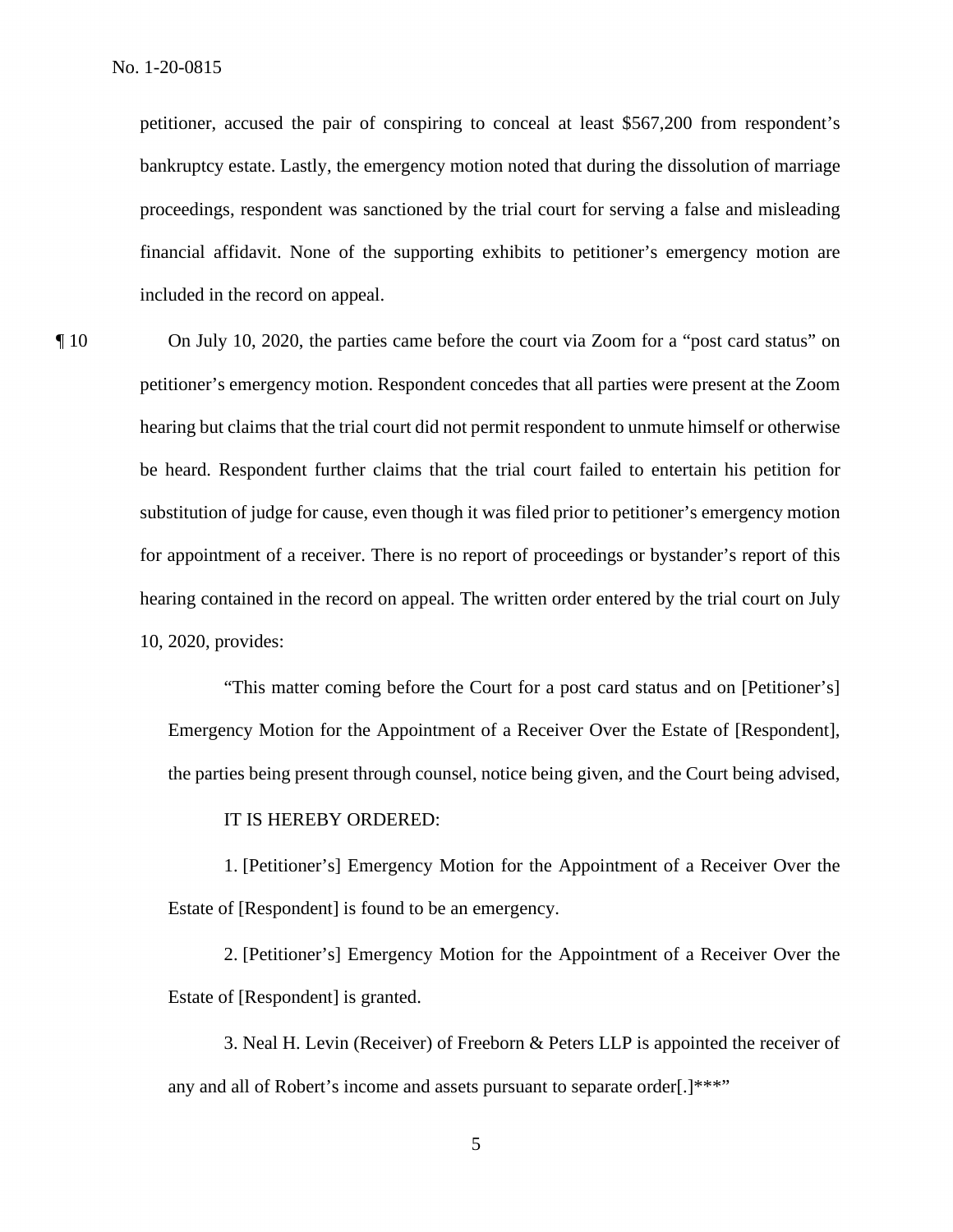- ¶ 11 By a separate order, also entered July 10, 2020, the trial court set forth specific parameters for the receivership over respondent's estate. As relevant to the instant appeal, the order authorized the receiver to "take exclusive custody and control of all real and/or personal property in [respondent's] name, and all real and/or personal property in [respondent's] possession or control, income and/or payments streams owing to [respondent] from any source, and any real and/or personal property over which [respondent] has authority to control[.]\*\*\*" The order also instructed the Cook County Sheriff to assist the receiver in "gaining access to the assets, including, without limitation, access to electronic devices[.]\*\*\*"
- ¶ 12 On July 13, 2020, respondent filed a notice of interlocutory appeal.<sup>4</sup> Petitioner did not file an appellate brief, so we take the appeal on respondent's brief and the record alone. See *First Capitol Mortgage Corp. v. Talandis Construction Corp.*, 63 Ill. 2d 128, 133 (1976).
- ¶ 13 ANALYSIS
- ¶ 14 On appeal, respondent challenges the trial court's entry of the emergency order for appointment of a receiver over respondent's estate and the separate orders granting certain powers to that receiver. Respondent also claims that the order appointing a receiver enjoined respondent from presenting his petition for substitution of Judge Lopez for cause.
- ¶ 15 I. Appellate Jurisdiction ¶ 16 As an initial matter, we must discuss whether we have jurisdiction to review respondent's
	- claims. As an appellate court, we are required to consider our jurisdiction, even if the parties

<sup>4</sup> After the filing of the notice of appeal, on July 21, 2020, the receiver filed an *ex parte* motion seeking entry of an amended receiver order and turnover order which, according to the receiver, were necessary to enable the Cook County Sherriff to effectuate the July 10, 2020, receiver order. The court granted the motion and entered the amended receiver order and separate turnover order on July 24, 2020, *nunc pro tunc* to July 21, 2020. As we explain the analysis section of this opinion, we lack jurisdiction to review these orders and therefore do not discuss their content in detail.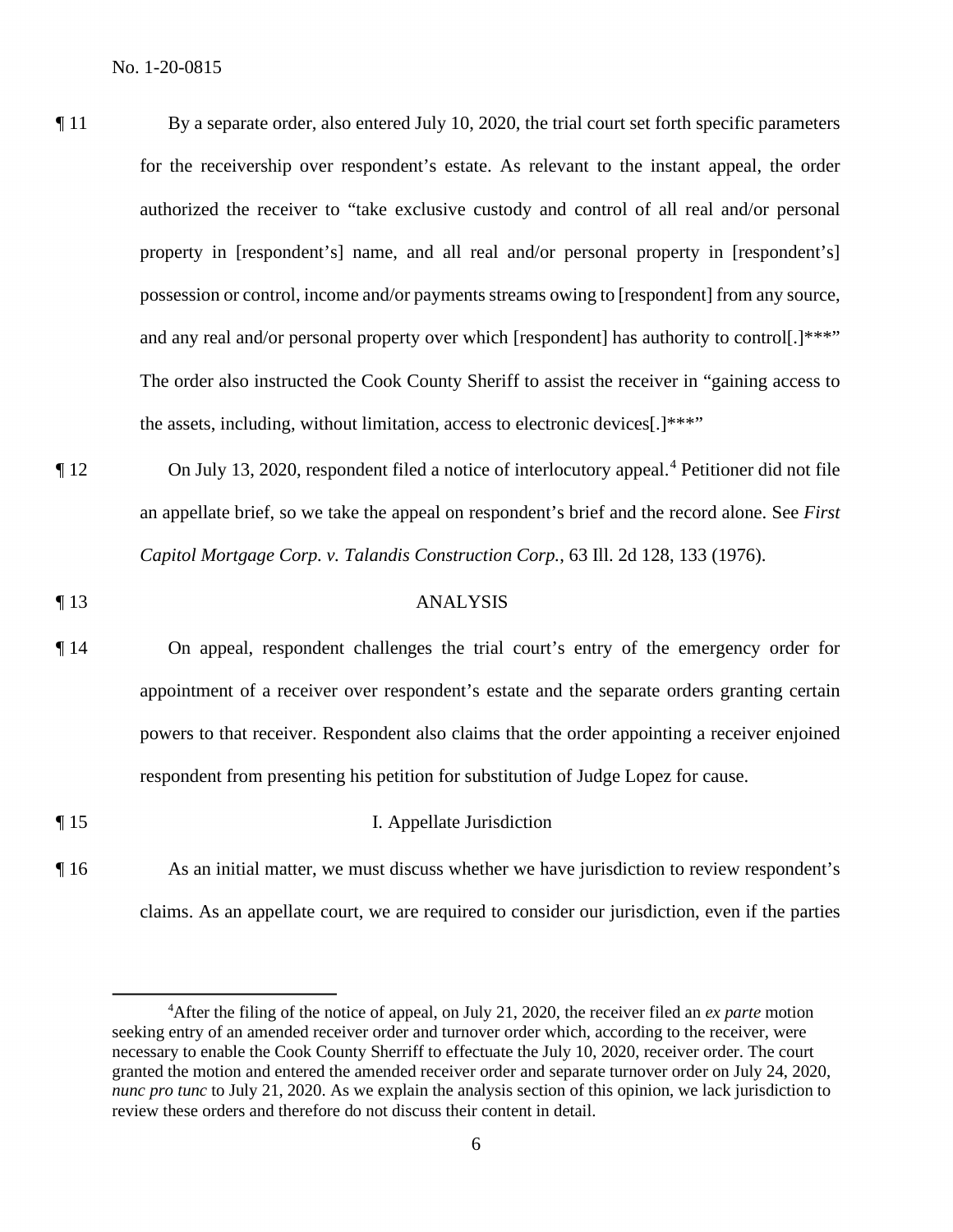do not raise the issue. *A.M. Realty Western L.L.C. v. MSMC Realty L.L.C.*, 2016 IL App (1st) 151087, ¶ 67. The question of whether we have jurisdiction over the instant appeal presents a question of law, which we review *de novo*. *In re Marriage of Demaret*, 2012 IL App (1st) 111916, ¶ 25; *In re Marriage of Gutman*, 232 Ill. 2d 145, 150 (2008). *De novo* consideration means we perform the same analysis that a trial judge would perform. *Khan v. BDO Seidman, LLP*, 408 Ill. App. 3d 564, 578 (2011).

- ¶ 17 In the case at bar, respondent filed an interlocutory appeal pursuant to Illinois Supreme Court Rule  $307(a)(2)$  and Rule  $307(a)(3)$  (eff. Nov. 1, 2017), which provide for an appeal of an interlocutory order "appointing or refusing to appoint a receiver or sequestrator" and "giving or refusing to give other or further powers or property to a receiver or sequestrator already appointed," respectively. Because one of the trial court's July 10, 2020, orders appointed a receiver over respondent's estate and the other gave certain powers to that receiver, we have appellate jurisdiction to consider the two orders' propriety.
- ¶ 18 We note, however, that respondent's brief also challenges the trial court's entry of a July 21, 2020, amended receiver order and turnover order. Ordinarily these orders would be reviewable under Illinois Supreme Court Rule 307(a)(3) (eff. Nov. 1, 2017) as orders giving or refusing further powers of a receiver already appointed. However, our supreme court has made clear that "[a] notice of appeal confers jurisdiction on a court of review to consider only the judgments or parts of judgments specified in the notice of appeal." *General Motors Corp. v. Pappas*, 242 Ill. 2d 163, 176 (2011). As the July 21, 2020, amended receiver order and turnover order were entered after respondent filed his July 13, 2020, notice of appeal, the notice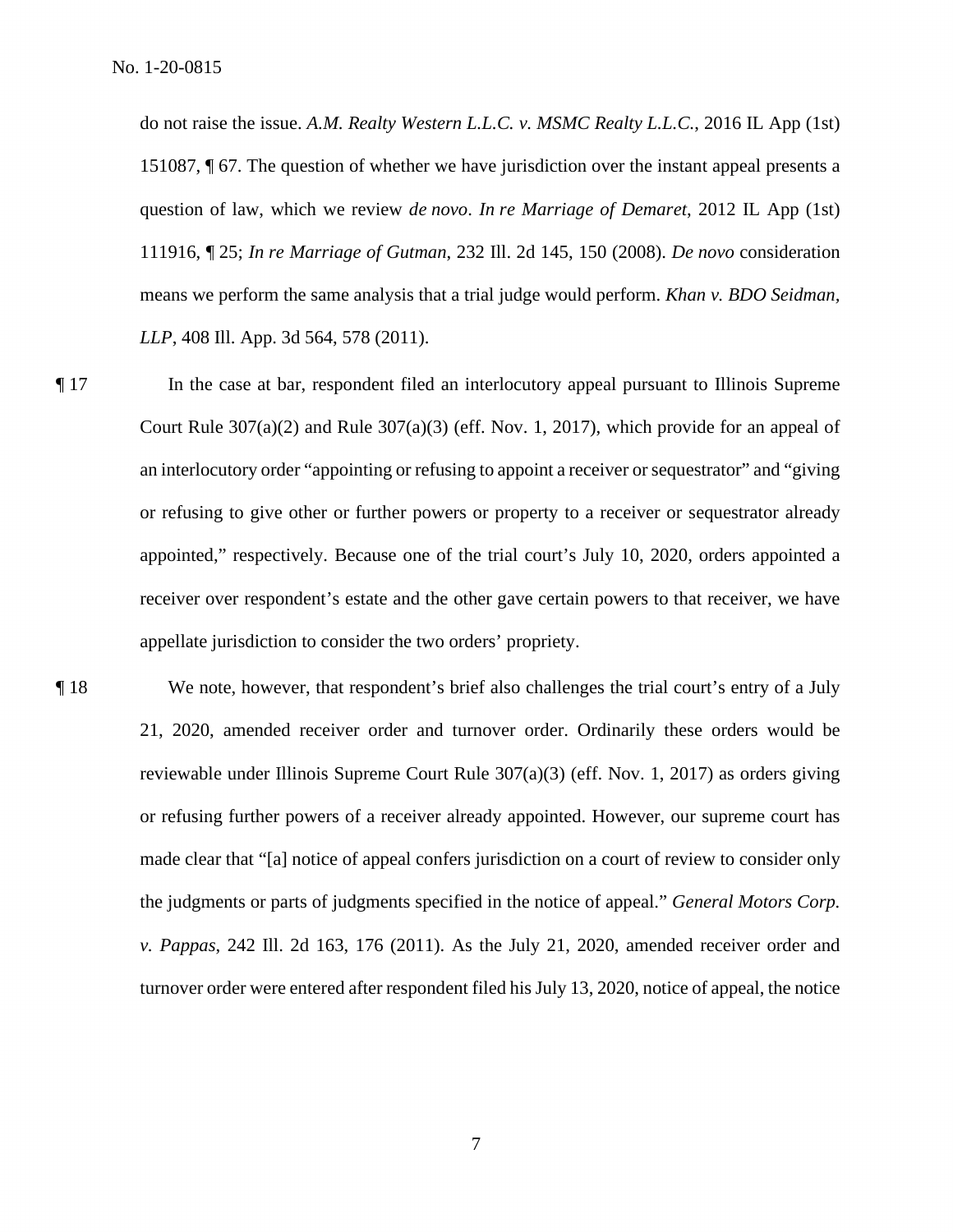could not have contemplated the July 21, 2020, orders, let alone specified them.<sup>5</sup> Moreover, we note that even if respondent had amended his notice of appeal to include the July 21, 2020, orders, we would still lack jurisdiction to consider them because the orders concern an *ex parte* application, and respondent did not seek to vacate the orders prior to appealing them as required by Illinois Supreme Court Rule 307(b) (eff. Nov. 1, 2017) ("If an interlocutory order is entered on *ex parte* application, the party intending to take an appeal therefrom shall first present, on notice, a motion to the trial court to vacate the order. An appeal may be taken if the motion is denied, or if the court does not act thereon within 7 days after its presentation."). To challenge the July 21, 2020, orders, respondent was required to present a motion to vacate, wait at most seven days, and then amend his notice of appeal or file a new notice of appeal. Ill. S. Ct. R. 307(b) (eff. Nov. 1, 2017); *Pappas*, 242 Ill. 2d at 178. Respondent's failure to take any of those actions deprives us of jurisdiction to review the July 21, 2020, orders. *Pappas*, 242 Ill. 2d at 178.

¶ 19 Respondent also asks that we construe the July 10, 2020, order appointing a receiver as an order enjoining a hearing on his petition for substitution of judge, such that we may review the petition pursuant to Illinois Supreme Court Rule 307(a)(1) (eff. Nov. 1, 2017), which provides for appeal of an interlocutory order "granting, modifying, refusing, dissolving, or refusing to dissolve or modify an injunction." We are not persuaded by respondent's characterization of the trial court's July 10, 2020, order. Indeed, we considered and rejected respondent's similar

<sup>&</sup>lt;sup>5</sup>We briefly consider Illinois Supreme Court Rule 303 (eff. July 1, 2017), which outlines the appropriate treatment of an appeal of a final judgment where further proceedings take place after the notice of appeal is filed. Rule 303(a)(2) provides that a "premature" notice of appeal becomes "effective" when the order denying the postjudgment motion is entered. Ill. S. Ct. R.  $303(a)(2)$  (eff. July 1, 2017). While this rule allows for the curing of a premature notice of appeal in relation to postjudgment motions, we decline to extend its applicability to the orders presented here, which are interlocutory in nature.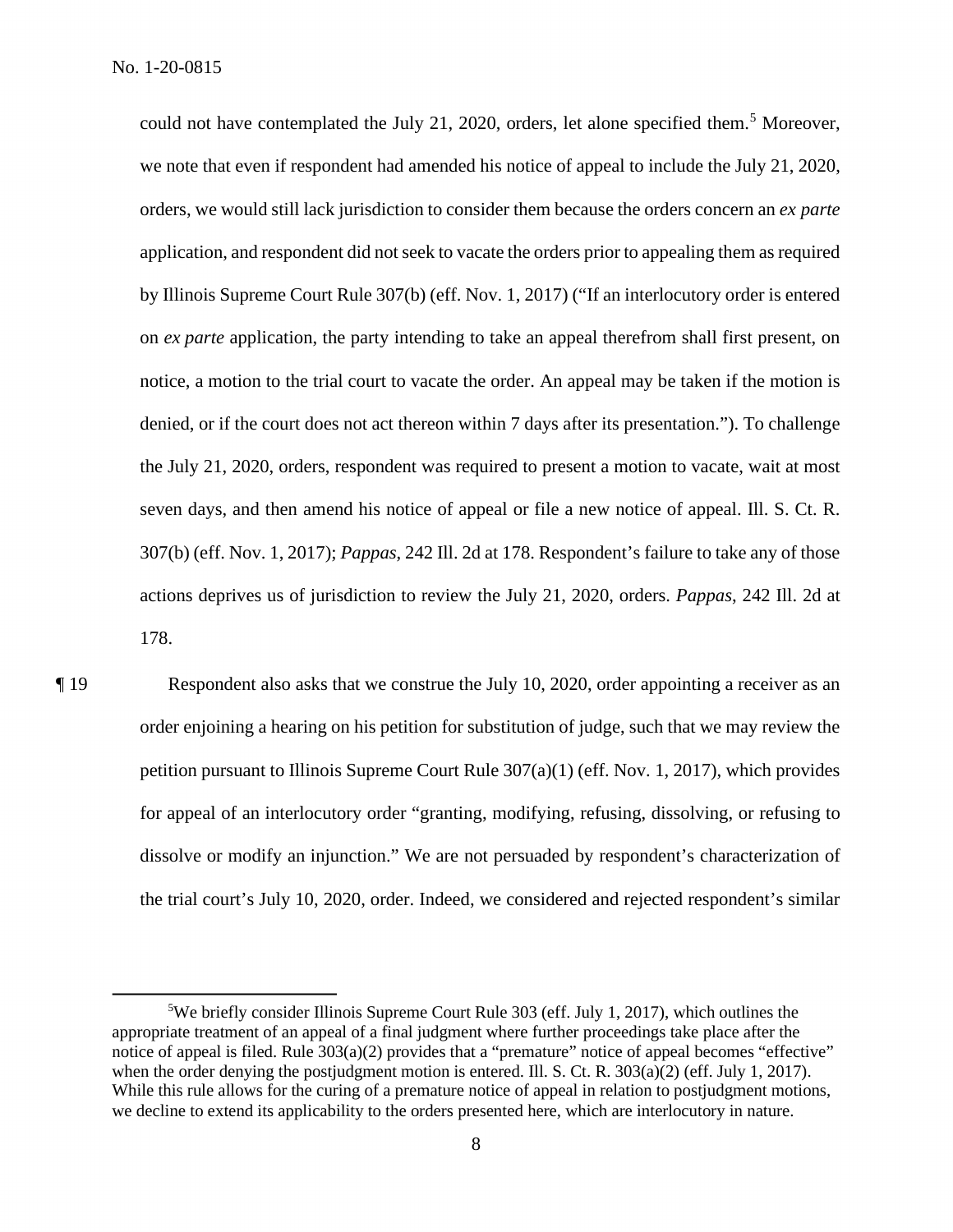claim to appellate jurisdiction in *Padilla III*, 2019 IL App (1st) 182267-U, ¶¶ 28-29. There, we explained:

"[R]espondent's characterization of the trial court's order is not accurate. The trial court did not enter an order preventing respondent from presenting his petition for substitution of judge. \*\*\* As the petition had not been set for hearing on that day and opposing counsel had not received notice that the petition had been filed, the trial court properly noted that it would not be considering the petition at that time. See Ill. S. Ct. R. 104(b) (eff. Jan. 1, 2018) (requiring proof of service showing that all parties have been served with a copy of a motion); Cook County Cir. Ct. R. 2.3 (eff. July 1, 1976) (the movant bears the burden of calling a motion for hearing). The trial court did not prevent respondent from presenting his petition. \*\*\*

\*\*\* [T]he record contains no indication that respondent took the next steps in having his petition considered, namely, providing opposing counsel with notice of the petition and setting it for hearing. Instead, a week later, respondent filed a notice of appeal. Respondent's failure to properly follow the steps to have his petition considered in no way transforms the trial court's \*\*\* order into an injunction. [Citation]." *Padilla III*, 2019 IL App (1st) 182267-U, ¶¶ 28-29.

Likewise, in the case at bar, there is no evidence to suggest that the petition for substitution of judge was properly before the trial court on July 10, 2020, or that the trial court took any action to prevent it from being heard thereafter. In addition, although respondent's appellate brief characterizes the petition for substitution of judge as a "verified" petition, the record on appeal does not include any verification or affidavit as required by section  $2-1001(a)(3)(iii)$  of the Illinois Code of Civil Procedure (735 ILCS 5/2-1001(a)(3)(iii) (West 2020)). Our supreme court has held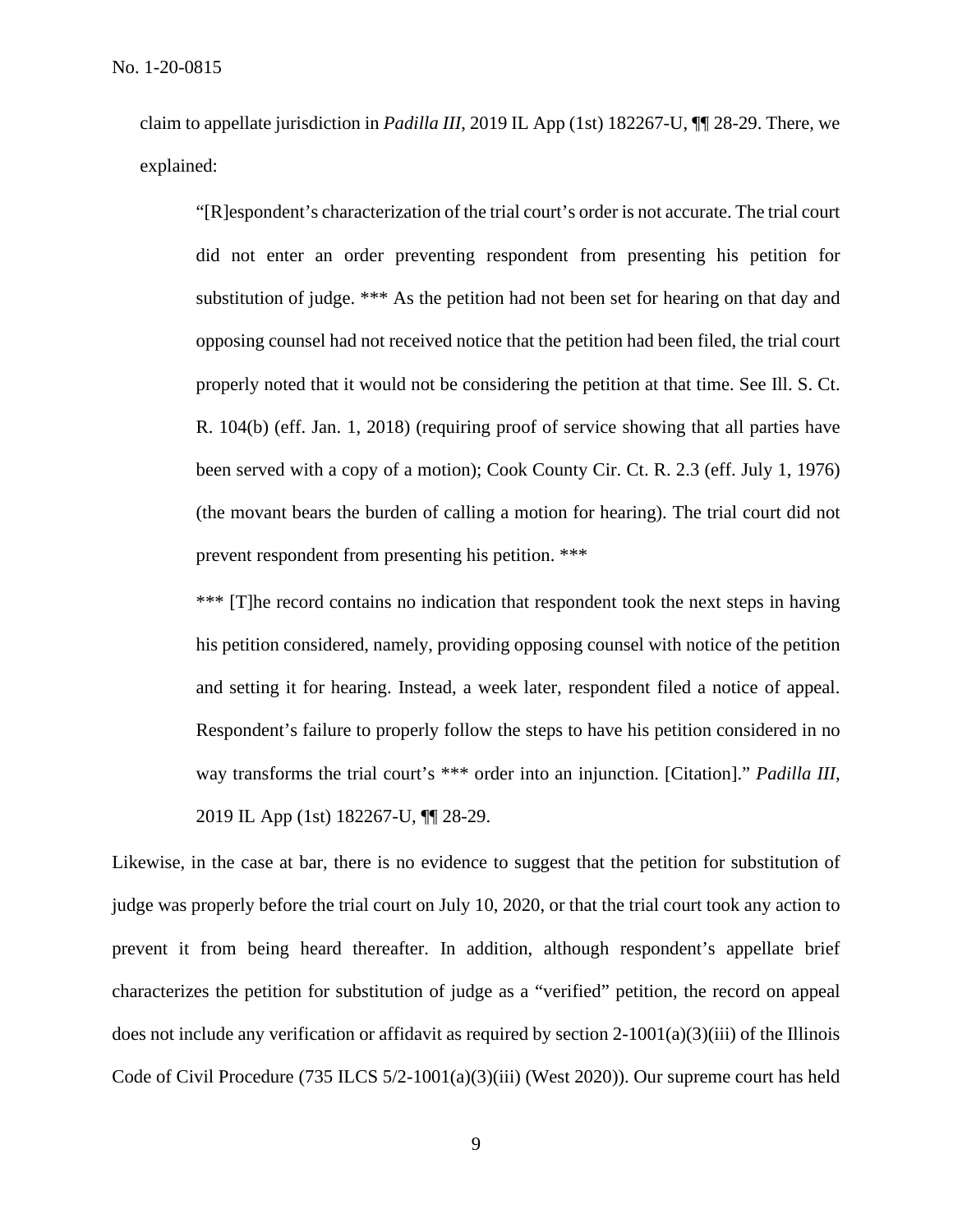that a circuit court is not obligated to consider the merits of a petition for substitution of judge that does not meet statutory requirements. *In re Estate of Wilson*, 238 Ill. 2d 519, 553 (2010) ("In order to trigger the right to a hearing before another judge on the question of whether substitution for cause is warranted in a civil case pursuant to section  $2-1001(a)(3)$ , the request must be made by petition, the petition must set forth the specific cause for substitution, and the petition must be verified by affidavit."). Here, as in *Padilla III*, respondent's failure to meet the statutory requirements and to follow the proper steps to have his petition heard does not transform the trial court's July 10, 2020, order appointing a receiver into an injunction preventing presentation of his petition for substitution of judge. *Padilla III*, 2019 IL App (1st) 182267-U ¶ 29. Because the record contains neither a court order enjoining respondent from presenting his petition for substitution of judge, nor a court order denying respondent's petition for substitution of judge,<sup>6</sup> nor any order having the effect of enjoining or denying the petition, we lack jurisdiction to consider respondent's challenges concerning his petition for substitution of judge.

¶ 20 In sum, although we have jurisdiction to hear respondent's challenge to the July 10, 2020, order appointing a receiver over respondent's estate, we lack jurisdiction to consider either respondent's challenge to the July 21, 2020, amended receiver order or respondent's challenge concerning the alleged lack of a hearing on his petition for substitution of judge.

**The II. Appointment of a Receiver** 

<sup>&</sup>lt;sup>6</sup>As we noted in our prior decision, the issue of whether the denial of a petition for substitution of judge may be considered in connection with a Rule 307 appeal of a different order is one about which our courts have reached different conclusions. See *Padilla II*, 2018 IL App (1st) 173064-U, ¶ 78 (discussing split of authority). However, as the July 10, 2020, order is in no way a denial of respondent's petition for substitution of judge, we have no need to consider whether such denials are appealable in connection with a Rule 307(a)(2) or Rule 307(a)(3) orders.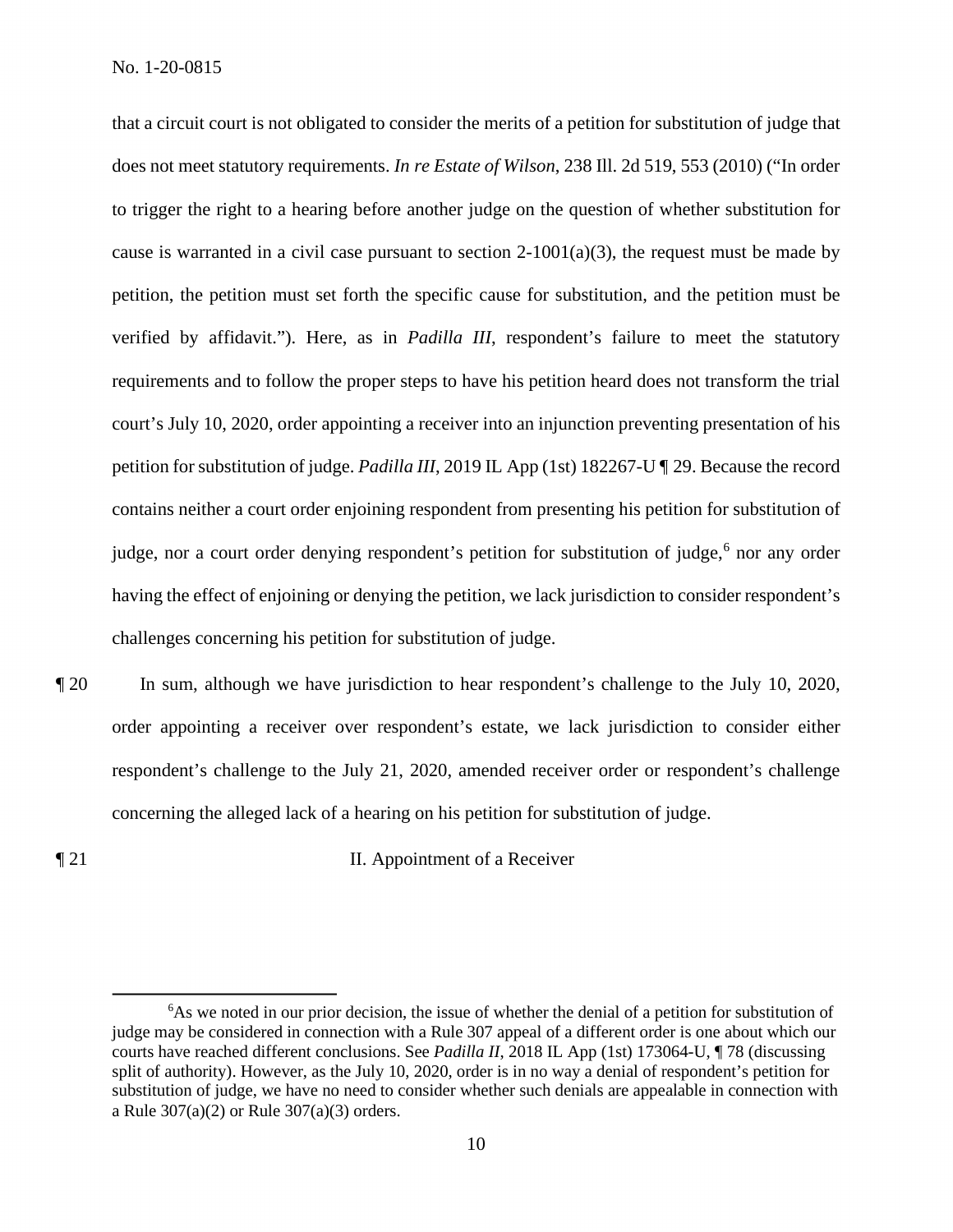- ¶ 22 Respondent's challenge to the July 10, 2020, appointment of a receiver over respondent's estate consists of three main arguments. We address each argument in turn.
- ¶ 23 First, respondent argues that the trial court lacked subject matter jurisdiction to preside over the dissolution of marriage case and was therefore not permitted to appoint a receiver. Subject matter jurisdiction refers to a court's power to hear and decide cases of a certain class*. Ferris, Thompson & Zweig, Ltd. v. Esposito*, 2015 IL 117443, ¶ 15. In general, subject matter jurisdiction is not waivable and may be raised at any time, including on appeal. *In re Marriage of Casarotto*, 316 Ill. App. 3d 567, 573 (2000). If subject matter jurisdiction is lacking, any subsequent judgment of the court is rendered void. *In re Marriage of Mitchell*, 181 Ill. 2d 169, 174 (1998). Whether a circuit court has subject matter jurisdiction presents a question of law, which we review *de novo*. *McCormick v. Robertson*, 2015 IL 118230, ¶ 18. As noted, *de novo* consideration means we perform the same analysis that a trial judge would perform. *Khan*, 408 Ill. App. 3d at 578.
- ¶ 24 In the case at bar, respondent maintains that because "the case was extensively transferred back and forth by non-random, non-electronic case steering means directly from [Judge Lopez's] Individual calendar 89 [to] \*\*\* Judge Boyd[,] the preliminary judge of cohesive judicial team C," both Judge Lopez and Judge Boyd were divested of subject matter jurisdiction. We are not persuaded by respondent's argument. Subject matter jurisdiction is not a requirement concerning specific judicial assignments within a given court. Instead, our supreme court has held that "[s]o long as a matter brought before the circuit court is justiciable and does not fall within the original and exclusive jurisdiction of our [supreme] court, the circuit court has subject matter jurisdiction to consider it." *McCormick*, 2015 IL 118230, ¶ 20. Moreover, it is well-settled that under the Illinois constitution, marriage dissolution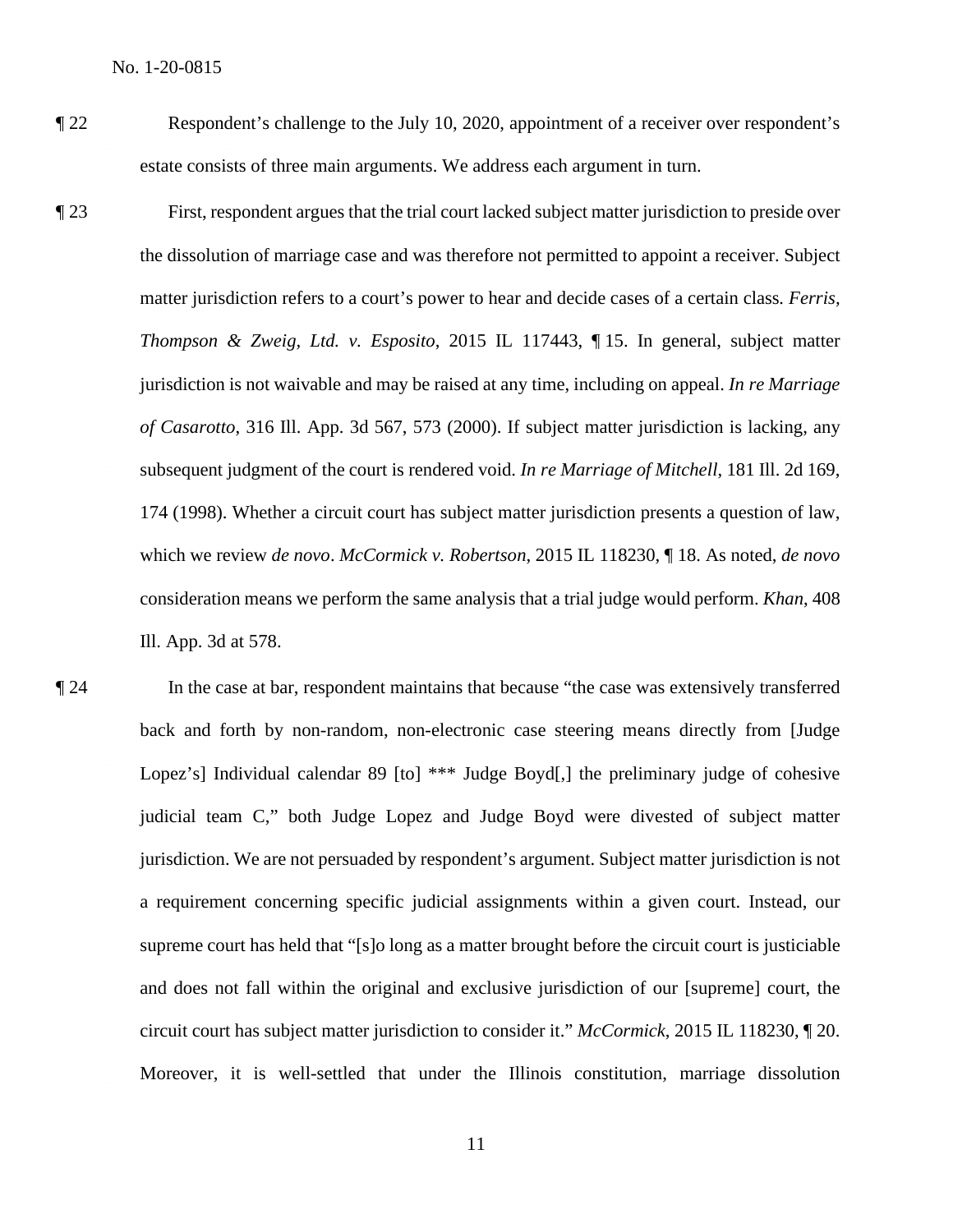proceedings are within the general jurisdiction of the circuit courts. *In re Marriage of D.T.W.*, 2011 IL App (1st) 111225, ¶ 80; *In re Marriage of Yelton*, 286 Ill. App. 3d 436, 442 (1997); *In re Marriage of Monken*, 255 Ill. App. 3d 1044, 1046 (1994); *English v. English*, 72 Ill. App. 3d 736, 741 (1979). Since the circuit court had subject matter jurisdiction over the dissolution proceedings at issue, the July 10, 2020, order is not void for lack of subject matter jurisdiction.

¶ 25 Respondent next argues that the trial court was not permitted to appoint a receiver because the Marriage Act does not provide for the appointment of a receiver in post judgment dissolution proceedings. We do not find this argument persuasive. While certain statutes provide for the appointment of a receiver, our supreme court has held that the power to appoint a receiver is part of the court's inherent equity jurisdiction and is "not dependent upon any statute." *Witters v. Hicks*, 335 Ill. App. 3d 435, 446 (2002). Moreover, respondent concedes that the Marriage Act grants trial courts broad equitable powers, including "mak[ing] provision for the preservation and conservation of marital assets during the litigation." 750 ILCS 5/102(10) (West 2020). We are not persuaded by respondent's argument that this equitable power is extinguished the moment a trial court enters a judgment of dissolution of marriage. To the contrary, "[a] trial court retains indefinite jurisdiction to enforce the terms of a judgment of dissolution of marriage." *In re Marriage of Hendry*, 409 Ill. App. 3d 1012, 1016 (2011). In addition, at least one other appellate court has affirmed the appointment of a receiver in postjudgment dissolution proceedings. See *In re Marriage of Lum*, 2021 IL App (1st) 210981- U. We find that the Marriage Act does not limit a trial court's inherent authority to appoint a receiver at its discretion.

¶ 26 Lastly, respondent contends that even if the trial court had the authority to appoint a receiver, the trial court abused its discretion in doing so under the circumstances of this case.

12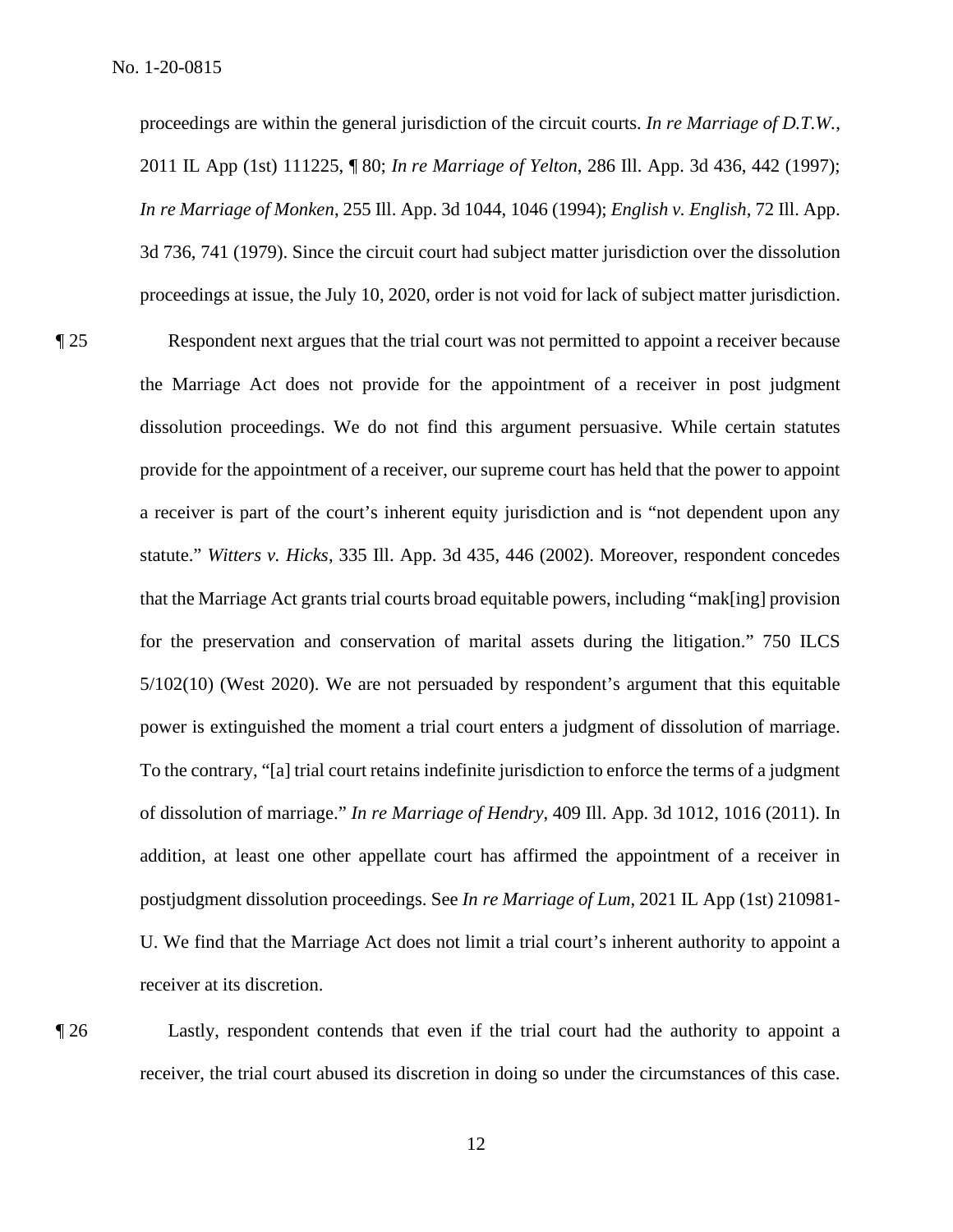Specifically, respondent argues that the trial court abused its discretion by appointing the receiver where, according to respondent, (1) there was not an emergency necessitating the appointment of a receiver without bond or a hearing, (2) respondent was not permitted to be heard during the Zoom proceedings at which the receiver was appointed, (3) the receivership constituted an inequitable double recovery to petitioner because petitioner had already recovered her marital rights from respondent's bankruptcy estate, and (4) the receivership was overly broad because it encompassed property that belonged to third parties and property that was protected by a stay entered in respondent's bankruptcy proceedings.

¶ 27 We review a trial court's decision to appoint a receiver under the abuse of discretion standard. *City of Chicago v. Jewellery Tower*, *LLC*, 2021 IL App (1st) 201352, ¶ 45. A trial court is considered to have abused its discretion only where no reasonable person would take the view it adopted. *In re Marriage of Schneider*, 214 Ill. 2d 152, 173 (2005). Further, a trial court abuses its discretion when it "acts arbitrarily and fails to employ conscientious judgment and ignores recognized principles of law." *Castro v. Brown's Chicken & Pasta, Inc.*, 314 Ill. App. 3d 542, 554 (2000).

¶ 28 It is the appellant's burden to present a record that is sufficiently complete to permit evaluation of appellant's claim of error. *Corral v. Mervis Industries, Inc.*, 217 Ill. 2d 144, 156, (2005); *Webster v. Hartman*, 195 Ill. 2d 426, 432 (2001); *Foutch v. O'Bryant*, 99 Ill. 2d 389, 391-92 (1984). "An issue relating to a circuit court's factual findings and basis for its legal conclusions obviously cannot be reviewed absent a report or record of the proceeding." *Corral*, 217 Ill. 2d at 156; *Webster*, 195 Ill. 2d at 432. Without an adequate record preserving the claimed error, the court of review must presume that the circuit court's order had a sufficient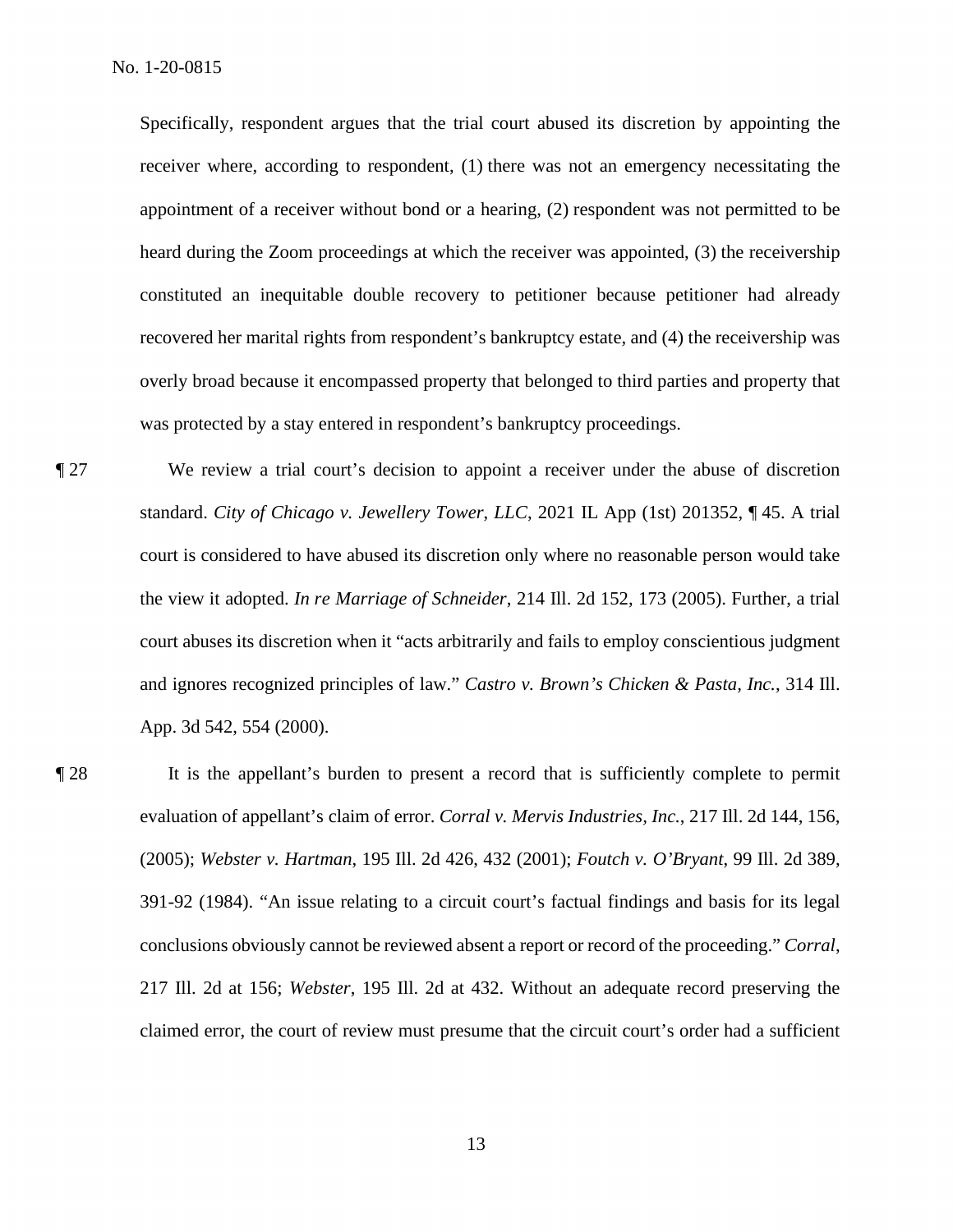factual basis and that it conforms with the law. *Corral*, 217 Ill. 2d at 157; *Webster*, 195 Ill. 2d at 432; *Foutch*, 99 Ill. 2d at 392.

- ¶ 29 Here, respondent has failed to provide the court with a sufficiently complete record to evaluate the trial court's exercise of its discretion. Specifically, the record is devoid of a transcript or report of the July 10, 2020, proceedings, a bystander's report, or an agreed statement of facts. Respondent also failed to include the exhibits to petitioner's emergency motion for appointment of a receiver in the record on appeal. Thus, we do not know what evidence was presented, what legal arguments were made before the court, or what factual or legal findings the trial court relied on. We know only that following "a post card status" with "the parties being present through counsel, notice being given, and the Court being advised," the trial court found the emergency motion to be an emergency and appointed a receiver as requested. Under these circumstances, "we will presume that the trial court heard adequate evidence to support its decision and that its order granting [petitioner's] motion \*\*\* was in conformity with the law." *Webster*, 195 Ill. 2d at 432-34. Accordingly, we affirm the trial court's July 10, 2020, orders appointing a receiver and giving certain powers to that receiver.
- 

#### ¶ 30 CONCLUSION

¶ 31 For the reasons set forth above, we cannot consider respondent's appeal of the trial court's July 21, 2020, orders or his challenges concerning his petition for substitution of judge for cause, nor can we find error in the trial court's appointment of a receiver over respondent's estate.

¶ 32 Affirmed.

14